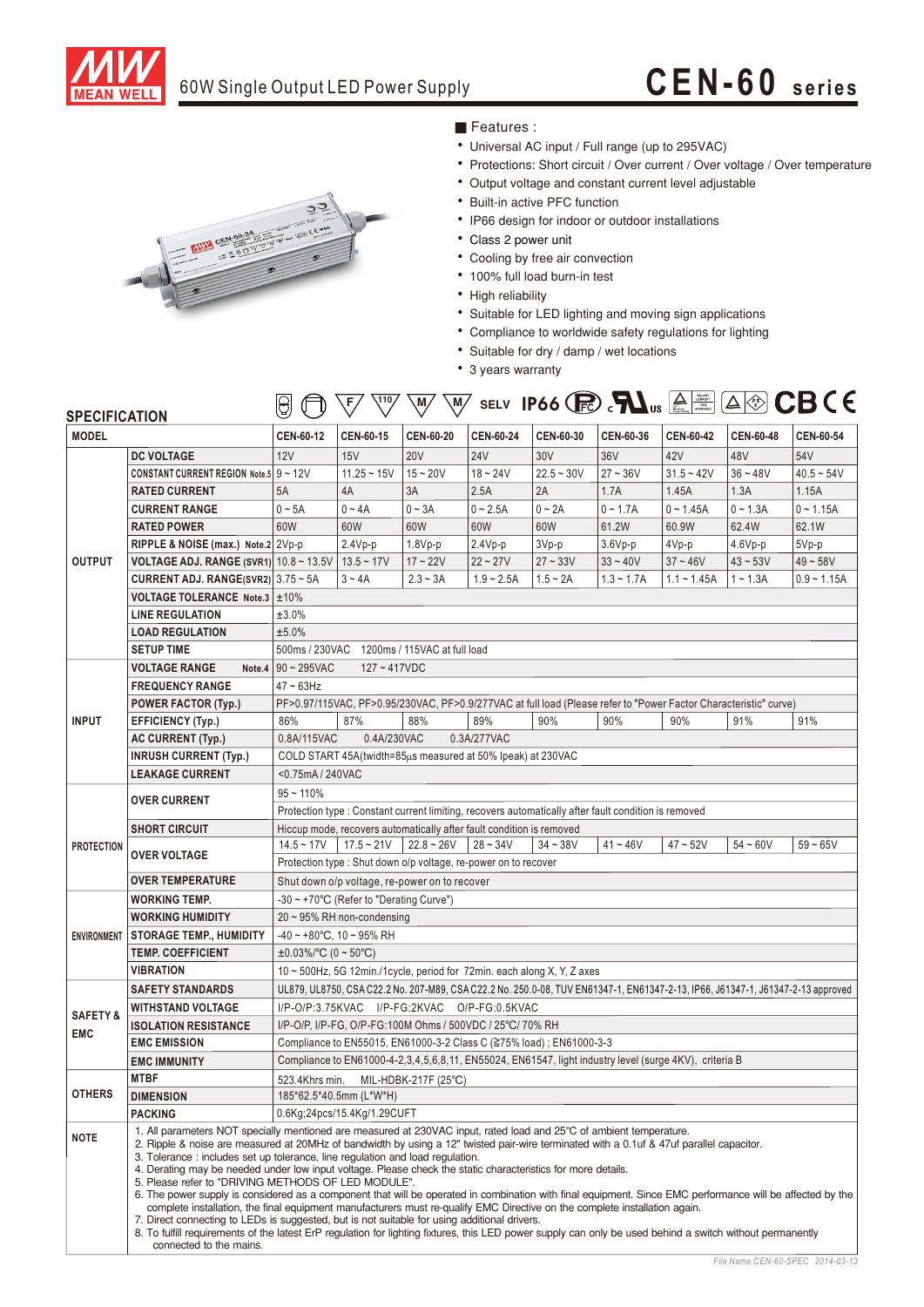

## 60W Single Output LED Power Supply **CEN-60 series**



*File Name:CEN-60-SPEC 2014-03-13*